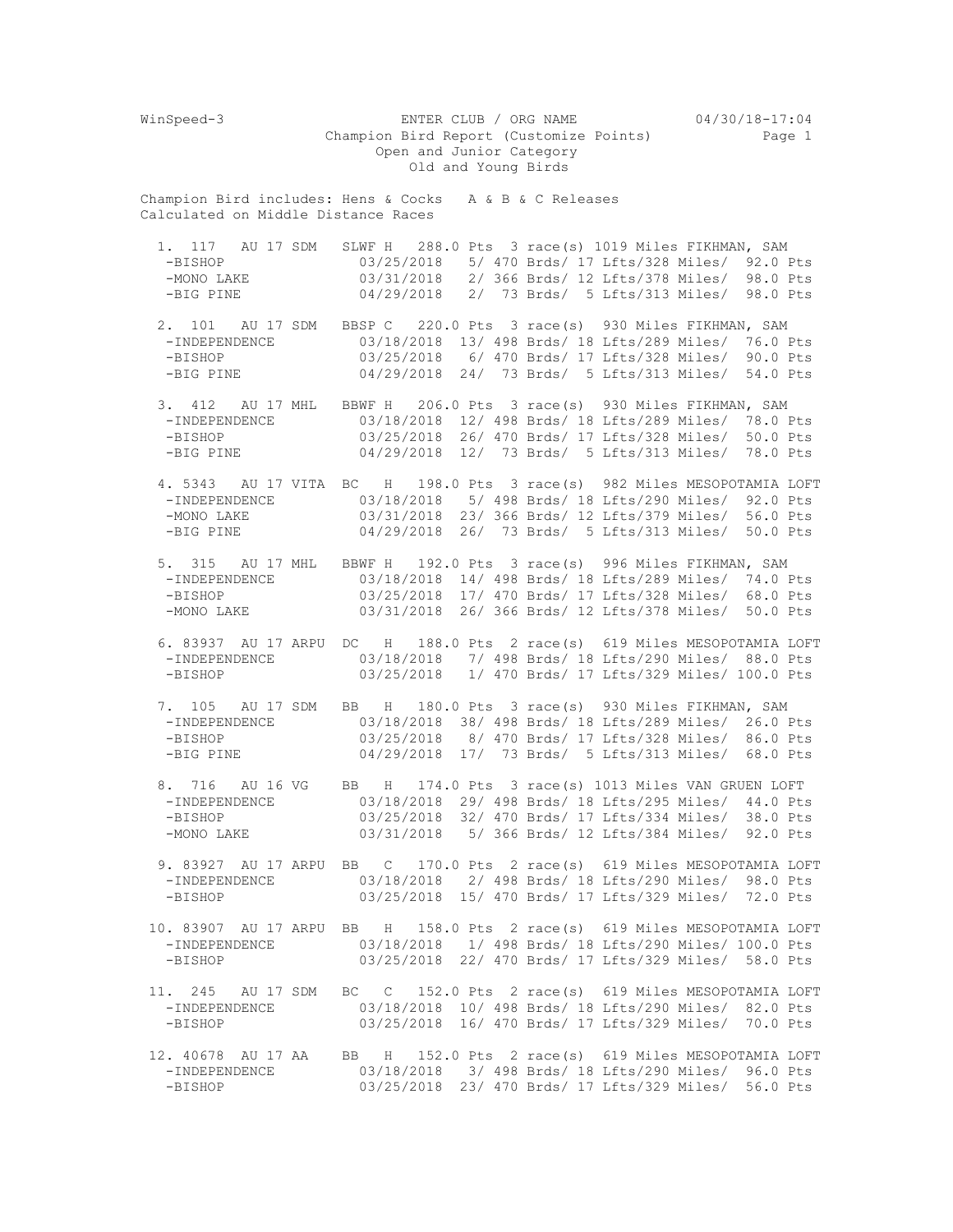13. 5338 AU 17 VITA BB H 150.0 Pts 3 race(s) 998 Miles MESOPOTAMIA LOFT -INDEPENDENCE 03/18/2018 46/ 498 Brds/ 18 Lfts/290 Miles/ 10.0 Pts -BISHOP 03/25/2018 25/ 470 Brds/ 17 Lfts/329 Miles/ 52.0 Pts -MONO LAKE 03/31/2018 7/ 366 Brds/ 12 Lfts/379 Miles/ 88.0 Pts 14. 5344 AU 17 VITA BB H 138.0 Pts 2 race(s) 619 Miles MESOPOTAMIA LOFT CHAMPION BIRD REPORT(WinSpeed - 3) page 2 -INDEPENDENCE 03/18/2018 9/ 498 Brds/ 18 Lfts/290 Miles/ 84.0 Pts -BISHOP 03/25/2018 24/ 470 Brds/ 17 Lfts/329 Miles/ 54.0 Pts 15. 356 AU 16 MHL BCSP H 128.0 Pts 2 race(s) 691 Miles FIKHMAN, SAM 03/31/2018 1/ 366 Brds/ 12 Lfts/378 Miles/ 100.0 Pts -BIG PINE 04/29/2018 37/ 73 Brds/ 5 Lfts/313 Miles/ 28.0 Pts 16. 1845 AU 17 VG BB H 122.0 Pts 2 race(s) 614 Miles VAN GRUEN LOFT 03/18/2018 28/ 498 Brds/ 18 Lfts/295 Miles/ 46.0 Pts -BIG PINE 04/29/2018 13/ 73 Brds/ 5 Lfts/318 Miles/ 76.0 Pts 17. 83914 AU 17 ARPU BB H 116.0 Pts 2 race(s) 619 Miles MESOPOTAMIA LOFT -INDEPENDENCE 03/18/2018 8/ 498 Brds/ 18 Lfts/290 Miles/ 86.0 Pts -BISHOP 03/25/2018 36/ 470 Brds/ 17 Lfts/329 Miles/ 30.0 Pts 18. 332 AU 17 MHL BB H 108.0 Pts 2 race(s) 691 Miles FIKHMAN, SAM -MONO LAKE  $03/31/2018$  10/ 366 Brds/ 12 Lfts/378 Miles/ 82.0 Pts -BIG PINE 04/29/2018 38/ 73 Brds/ 5 Lfts/313 Miles/ 26.0 Pts 19. 1803 AU 17 VG BB H 104.0 Pts 2 race(s) 629 Miles VAN GRUEN LOFT 03/18/2018 17/ 498 Brds/ 18 Lfts/295 Miles/ 68.0 Pts -BISHOP 03/25/2018 33/ 470 Brds/ 17 Lfts/334 Miles/ 36.0 Pts 20. 5397 AU 17 VITA DC H 102.0 Pts 2 race(s) 669 Miles MESOPOTAMIA LOFT -INDEPENDENCE 03/18/2018 40/ 498 Brds/ 18 Lfts/290 Miles/ 22.0 Pts<br>-MONO LAKE 03/31/2018 11/ 366 Brds/ 12 Lfts/379 Miles/ 80.0 Pts 03/31/2018 11/ 366 Brds/ 12 Lfts/379 Miles/ 80.0 Pts 21. 243 AU 17 SDM BB H 100.0 Pts 1 race(s) 313 Miles MESOPOTAMIA LOFT 04/29/2018 1/ 73 Brds/ 5 Lfts/313 Miles/ 100.0 Pts 22. 326 AU 17 MHL BBSP H 100.0 Pts 2 race(s) 706 Miles FIKHMAN, SAM -BISHOP 03/25/2018 12/ 470 Brds/ 17 Lfts/328 Miles/ 78.0 Pts -MONO LAKE 03/31/2018 40/ 366 Brds/ 12 Lfts/378 Miles/ 22.0 Pts 23. 790 AU 15 SD BBSP H 98.0 Pts 2 race(s) 604 Miles KURD LOFT -INDEPENDENCE 03/18/2018 35/ 498 Brds/ 18 Lfts/290 Miles/ 32.0 Pts -BIG PINE 04/29/2018 18/ 73 Brds/ 5 Lfts/313 Miles/ 66.0 Pts 24. 103251 AU 16 ARPU BB C 98.0 Pts 1 race(s) 329 Miles MESOPOTAMIA LOFT -BISHOP 03/25/2018 2/ 470 Brds/ 17 Lfts/329 Miles/ 98.0 Pts 25. 4 AU 16 BIG BB H 96.0 Pts 1 race(s) 379 Miles MESOPOTAMIA LOFT -MONO LAKE 03/31/2018 3/ 366 Brds/ 12 Lfts/379 Miles/ 96.0 Pts 26. 188 AU 16 SD BB H 96.0 Pts 1 race(s) 313 Miles KURD LOFT -BIG PINE 04/29/2018 3/ 73 Brds/ 5 Lfts/313 Miles/ 96.0 Pts 27. 7616 AU 17 NYKA BLK H 96.0 Pts 1 race(s) 328 Miles FIKHMAN, SAM -BISHOP 03/25/2018 3/ 470 Brds/ 17 Lfts/328 Miles/ 96.0 Pts 28. 29 AU 16 SD BB H 94.0 Pts 1 race(s) 379 Miles KURD LOFT -MONO LAKE 03/31/2018 4/ 366 Brds/ 12 Lfts/379 Miles/ 94.0 Pts 29. 440 AU 17 MHL BB H 94.0 Pts 1 race(s) 328 Miles FIKHMAN, SAM 03/25/2018 4/ 470 Brds/ 17 Lfts/328 Miles/ 94.0 Pts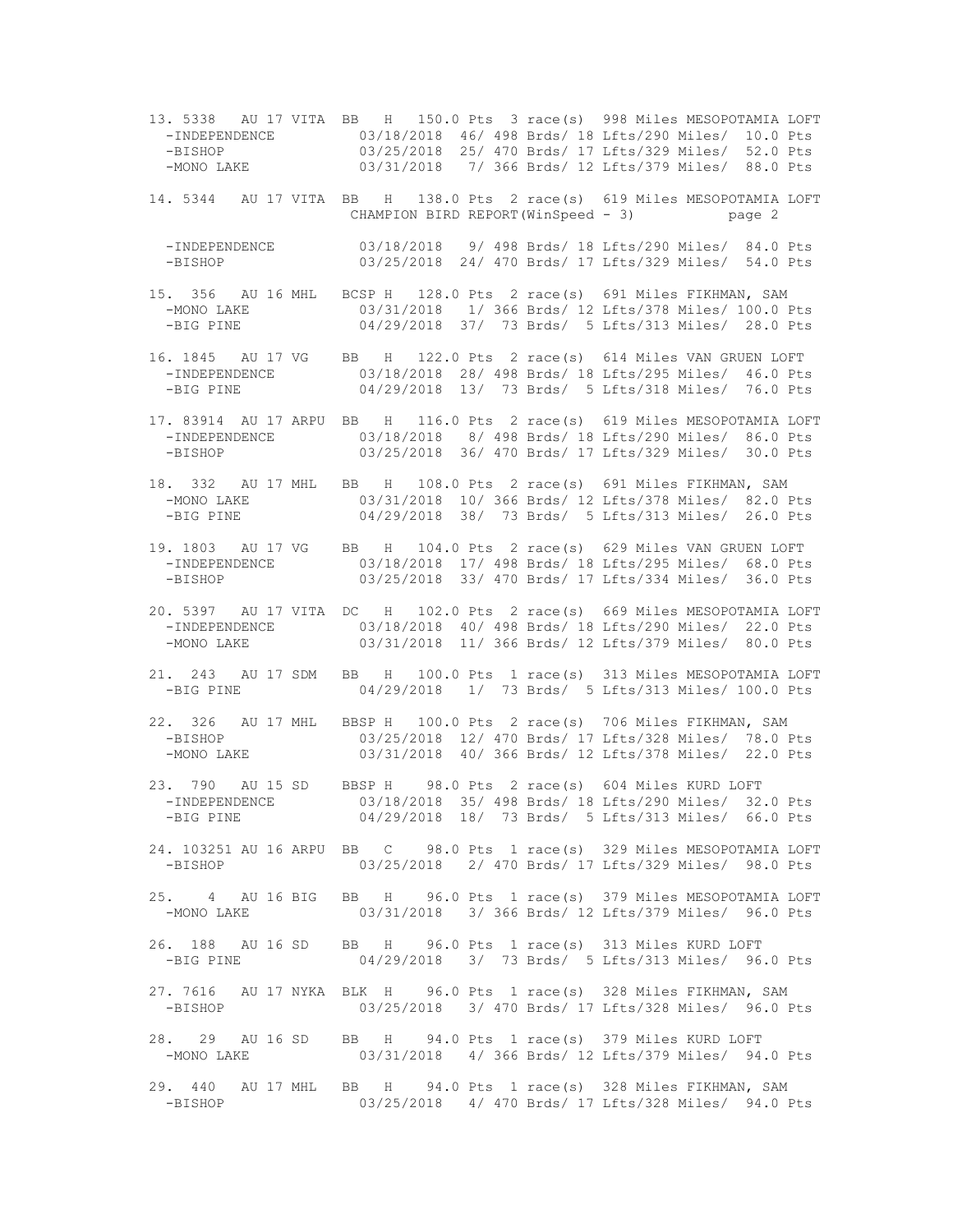30. 454 AU 17 SD DCSP C 94.0 Pts 1 race(s) 313 Miles KURD LOFT -BIG PINE 04/29/2018 4/ 73 Brds/ 5 Lfts/313 Miles/ 94.0 Pts 31. 3591 AU 16 VITA BB H 94.0 Pts 1 race(s) 290 Miles MESOPOTAMIA LOFT -INDEPENDENCE 03/18/2018 4/ 498 Brds/ 18 Lfts/290 Miles/ 94.0 Pts 32. 47 AU 17 SDM BBWF H 92.0 Pts 1 race(s) 313 Miles KURD LOFT 04/29/2018 5/ 73 Brds/ 5 Lfts/313 Miles/ 92.0 Pts 33. 276 AU 16 MESO BB C 90.0 Pts 1 race(s) 379 Miles MESOPOTAMIA LOFT CHAMPION BIRD REPORT(WinSpeed - 3) page 3 -MONO LAKE 03/31/2018 6/ 366 Brds/ 12 Lfts/379 Miles/ 90.0 Pts 34. 440 AU 17 SD BBWF H 90.0 Pts 1 race(s) 313 Miles KURD LOFT -BIG PINE 04/29/2018 6/ 73 Brds/ 5 Lfts/313 Miles/ 90.0 Pts 35. 458 AU 17 MHL BC H 90.0 Pts 2 race(s) 618 Miles FIKHMAN, SAM -INDEPENDENCE 03/18/2018 22/ 498 Brds/ 18 Lfts/289 Miles/ 58.0 Pts<br>-BISHOP 03/25/2018 35/ 470 Brds/ 17 Lfts/328 Miles/ 32.0 Pts 03/25/2018 35/ 470 Brds/ 17 Lfts/328 Miles/ 32.0 Pts 36. 102273 AU 16 ARPU BB H 90.0 Pts 2 race(s) 642 Miles KURD LOFT -BISHOP 03/25/2018 41/ 470 Brds/ 17 Lfts/329 Miles/ 20.0 Pts -BIG PINE 04/29/2018 16/ 73 Brds/ 5 Lfts/313 Miles/ 70.0 Pts 37. 83929 AU 17 ARPU DC H 90.0 Pts 1 race(s) 290 Miles MESOPOTAMIA LOFT 03/18/2018 6/ 498 Brds/ 18 Lfts/290 Miles/ 90.0 Pts 38. 476 AU 17 MHL BC H 88.0 Pts 1 race(s) 328 Miles FIKHMAN, SAM -BISHOP 03/25/2018 7/ 470 Brds/ 17 Lfts/328 Miles/ 88.0 Pts 39. 598 AU 17 SD BB H 88.0 Pts 1 race(s) 313 Miles KURD LOFT -BIG PINE 04/29/2018 7/ 73 Brds/ 5 Lfts/313 Miles/ 88.0 Pts 40. 436 AU 17 MHL BB C 86.0 Pts 2 race(s) 706 Miles FIKHMAN, SAM -BISHOP 03/25/2018 10/ 470 Brds/ 17 Lfts/328 Miles/ 82.0 Pts -MONO LAKE 03/31/2018 49/ 366 Brds/ 12 Lfts/378 Miles/ 4.0 Pts 41. 521 AU 17 SD BC H 86.0 Pts 1 race(s) 313 Miles KURD LOFT -BIG PINE 04/29/2018 8/ 73 Brds/ 5 Lfts/313 Miles/ 86.0 Pts 42. 1554 AU 16 SD BB H 86.0 Pts 1 race(s) 378 Miles RED STAR LOFT -MONO LAKE 03/31/2018 8/ 366 Brds/ 12 Lfts/378 Miles/ 86.0 Pts 43. 271 AU 16 MHL DBWF C 84.0 Pts 1 race(s) 378 Miles FIKHMAN, SAM -MONO LAKE 03/31/2018 9/ 366 Brds/ 12 Lfts/378 Miles/ 84.0 Pts 44. 334 AU 16 MHL BBSP H 84.0 Pts 1 race(s) 328 Miles FIKHMAN, SAM 03/25/2018 9/ 470 Brds/ 17 Lfts/328 Miles/ 84.0 Pts 45. 102272 AU 16 ARPU BBWF H 84.0 Pts 1 race(s) 313 Miles KURD LOFT -BIG PINE 04/29/2018 9/ 73 Brds/ 5 Lfts/313 Miles/ 84.0 Pts 46. 13 AU 17 SDM SIL H 82.0 Pts 2 race(s) 629 Miles VAN GRUEN LOFT 03/18/2018 19/ 498 Brds/ 18 Lfts/295 Miles/ 64.0 Pts -BISHOP 03/25/2018 42/ 470 Brds/ 17 Lfts/334 Miles/ 18.0 Pts 47. 502 AU 17 SD BBWF H 82.0 Pts 1 race(s) 313 Miles KURD LOFT -BIG PINE 04/29/2018 10/ 73 Brds/ 5 Lfts/313 Miles/ 82.0 Pts 48. 223 AU 16 MHL BC H 80.0 Pts 1 race(s) 289 Miles FIKHMAN, SAM 03/18/2018 11/ 498 Brds/ 18 Lfts/289 Miles/ 80.0 Pts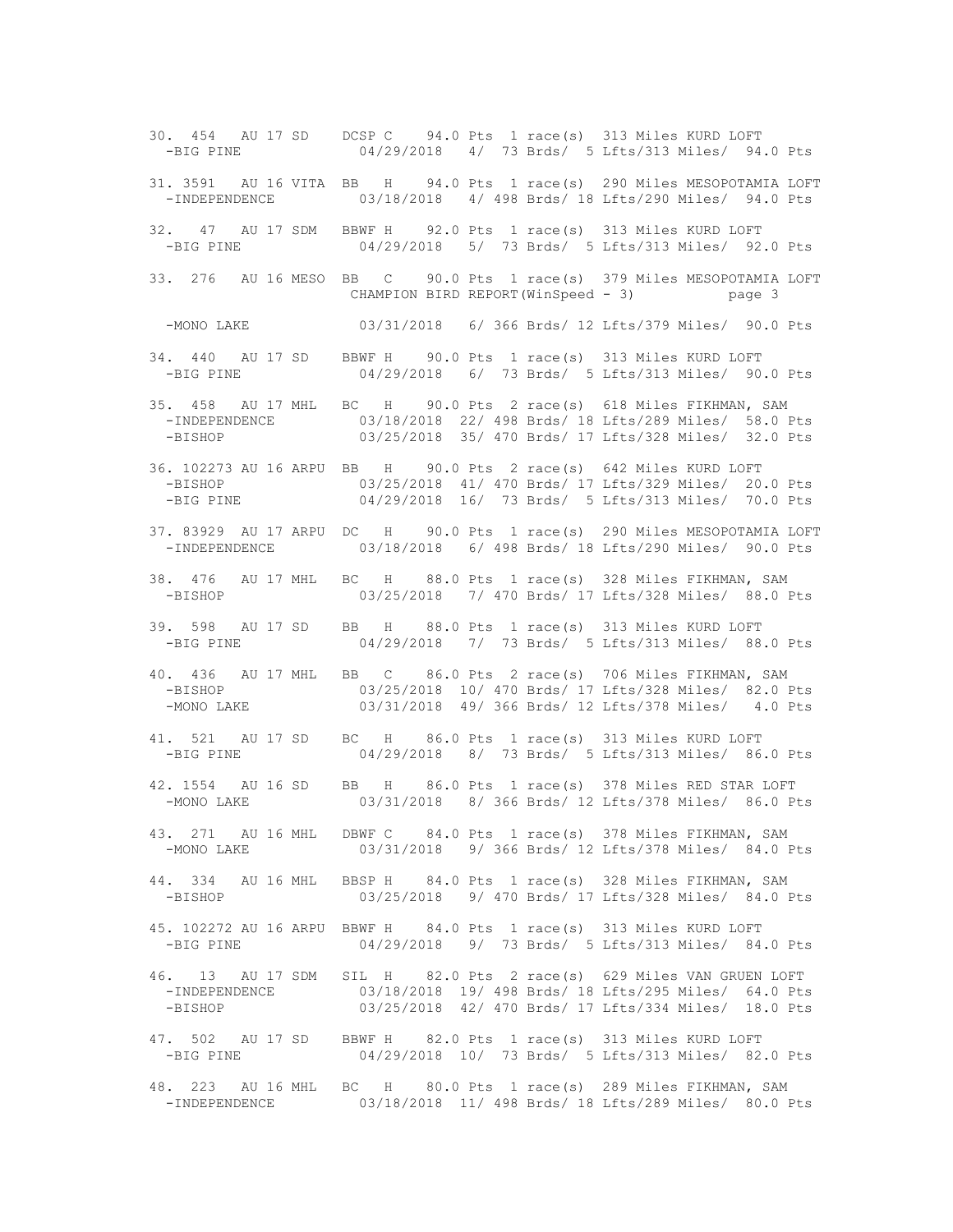49. 416 AU 17 SD BB H 80.0 Pts 1 race(s) 313 Miles KURD LOFT -BIG PINE 04/29/2018 11/ 73 Brds/ 5 Lfts/313 Miles/ 80.0 Pts 50. 451 AU 17 MHL BB H 80.0 Pts 1 race(s) 328 Miles FIKHMAN, SAM -BISHOP 03/25/2018 11/ 470 Brds/ 17 Lfts/328 Miles/ 80.0 Pts 51. 1574 AU 17 SD DC H 78.0 Pts 1 race(s) 380 Miles MILESTONE LOFT -MONO LAKE 03/31/2018 12/ 366 Brds/ 12 Lfts/380 Miles/ 78.0 Pts 52. 96 AU 17 COR DC C 76.0 Pts 1 race(s) 384 Miles SKY CHARGERS -MONO LAKE 03/31/2018 13/ 366 Brds/ 12 Lfts/384 Miles/ 76.0 Pts 53. 341 AU 17 MHL BBSP H 76.0 Pts 1 race(s) 328 Miles FIKHMAN, SAM 03/25/2018 13/ 470 Brds/ 17 Lfts/328 Miles/ 76.0 Pts CHAMPION BIRD REPORT(WinSpeed - 3) page 4 54. 296 AU 17 SD BBSP H 74.0 Pts 2 race(s) 642 Miles KURD LOFT<br>-BISHOP 03/25/2018 50/470 Brds/17 Lfts/329 Miles/2. -BISHOP 03/25/2018 50/ 470 Brds/ 17 Lfts/329 Miles/ 2.0 Pts<br>-BIG PINE 04/29/2018 15/ 73 Brds/ 5 Lfts/313 Miles/ 72.0 Pts 04/29/2018 15/ 73 Brds/ 5 Lfts/313 Miles/ 72.0 Pts 55. 449 AU 17 MHL BB C 74.0 Pts 1 race(s) 328 Miles FIKHMAN, SAM -BISHOP 03/25/2018 14/ 470 Brds/ 17 Lfts/328 Miles/ 74.0 Pts 56. 514 AU 16 COR BB H 74.0 Pts 1 race(s) 384 Miles SKY CHARGERS -MONO LAKE 03/31/2018 14/ 366 Brds/ 12 Lfts/384 Miles/ 74.0 Pts 57. 593 AU 17 SD BB H 74.0 Pts 1 race(s) 313 Miles KURD LOFT -BIG PINE 04/29/2018 14/ 73 Brds/ 5 Lfts/313 Miles/ 74.0 Pts 58. 460 AU 17 MHL BC H 72.0 Pts 2 race(s) 618 Miles FIKHMAN, SAM -INDEPENDENCE 03/18/2018 21/ 498 Brds/ 18 Lfts/289 Miles/ 60.0 Pts -BISHOP 03/25/2018 45/ 470 Brds/ 17 Lfts/328 Miles/ 12.0 Pts 59. 771 AU 16 VG BB H 72.0 Pts 1 race(s) 295 Miles VAN GRUEN LOFT 03/18/2018 15/ 498 Brds/ 18 Lfts/295 Miles/ 72.0 Pts 60. 1739 AU 16 SD BB H 72.0 Pts 1 race(s) 383 Miles Antal Les -MONO LAKE 03/31/2018 15/ 366 Brds/ 12 Lfts/383 Miles/ 72.0 Pts 61. 27 AU 17 SDM SLSP H 70.0 Pts 1 race(s) 295 Miles VAN GRUEN LOFT 03/18/2018 16/ 498 Brds/ 18 Lfts/295 Miles/ 70.0 Pts 62. 305 AU 17 SD SIL C 70.0 Pts 1 race(s) 384 Miles SKY CHARGERS -MONO LAKE 03/31/2018 16/ 366 Brds/ 12 Lfts/384 Miles/ 70.0 Pts 63. 1887 AU 17 SD BB C 68.0 Pts 1 race(s) 383 Miles Antal Les -MONO LAKE 03/31/2018 17/ 366 Brds/ 12 Lfts/383 Miles/ 68.0 Pts 64. 321 AU 17 MHL BB H 66.0 Pts 1 race(s) 328 Miles FIKHMAN, SAM -BISHOP 03/25/2018 18/ 470 Brds/ 17 Lfts/328 Miles/ 66.0 Pts 65. 385 AU 17 SPO BC H 66.0 Pts 1 race(s) 295 Miles VAN GRUEN LOFT -INDEPENDENCE 03/18/2018 18/ 498 Brds/ 18 Lfts/295 Miles/ 66.0 Pts 66. 1875 AU 17 SD BB H 66.0 Pts 1 race(s) 383 Miles Antal Les -MONO LAKE 03/31/2018 18/ 366 Brds/ 12 Lfts/383 Miles/ 66.0 Pts 67. 100 AU 17 SDM BB H 64.0 Pts 1 race(s) 328 Miles FIKHMAN, SAM -BISHOP 03/25/2018 19/ 470 Brds/ 17 Lfts/328 Miles/ 64.0 Pts 68. 210 AU 17 SDM BB H 64.0 Pts 1 race(s) 313 Miles KURD LOFT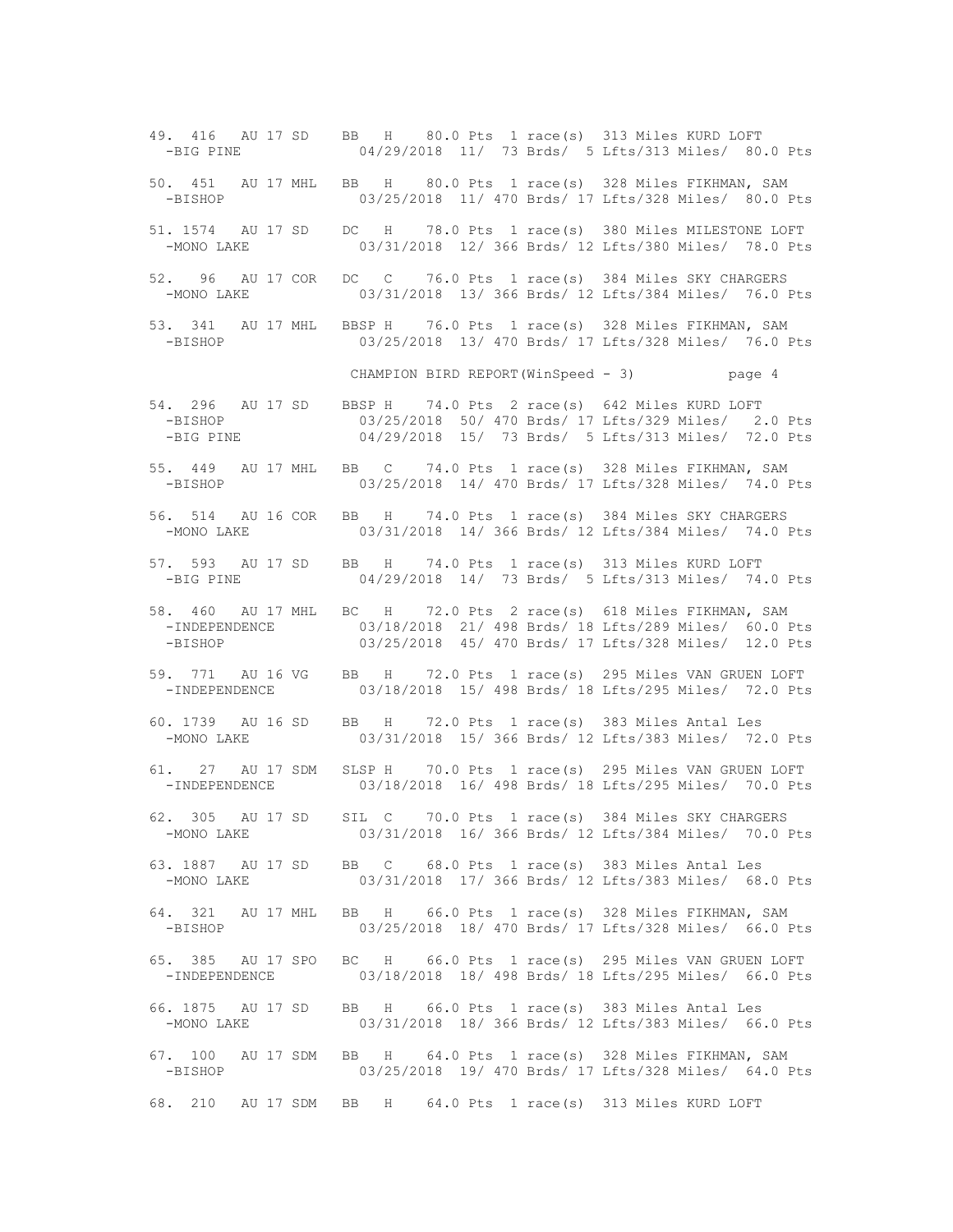-BIG PINE 04/29/2018 19/ 73 Brds/ 5 Lfts/313 Miles/ 64.0 Pts 69. 533 AU 17 SD BB H 64.0 Pts 1 race(s) 379 Miles KURD LOFT -MONO LAKE 03/31/2018 19/ 366 Brds/ 12 Lfts/379 Miles/ 64.0 Pts 70. 83925 AU 17 ARPU DC H 64.0 Pts 3 race(s) 932 Miles MESOPOTAMIA LOFT -INDEPENDENCE 03/18/2018 37/ 498 Brds/ 18 Lfts/290 Miles/ 28.0 Pts -BISHOP 03/25/2018 38/ 470 Brds/ 17 Lfts/329 Miles/ 26.0 Pts -BIG PINE 04/29/2018 46/ 73 Brds/ 5 Lfts/313 Miles/ 10.0 Pts 71. 118 AU 17 SDM BC C 62.0 Pts 1 race(s) 328 Miles FIKHMAN, SAM -BISHOP 03/25/2018 20/ 470 Brds/ 17 Lfts/328 Miles/ 62.0 Pts 72. 231 AU 17 SD SIL H 62.0 Pts 1 race(s) 383 Miles Antal Les 03/31/2018 20/ 366 Brds/ 12 Lfts/383 Miles/ 62.0 Pts 73. 317 AU 17 MHL BC H 62.0 Pts 1 race(s) 313 Miles FIKHMAN, SAM -BIG PINE 04/29/2018 20/ 73 Brds/ 5 Lfts/313 Miles/ 62.0 Pts 74. 1997 AU 15 SD BB H 62.0 Pts 1 race(s) 290 Miles KURD LOFT 03/18/2018 20/ 498 Brds/ 18 Lfts/290 Miles/ 62.0 Pts CHAMPION BIRD REPORT(WinSpeed - 3) page 5 75. 211 AU 17 SDM BB H 60.0 Pts 1 race(s) 313 Miles KURD LOFT -BIG PINE 04/29/2018 21/ 73 Brds/ 5 Lfts/313 Miles/ 60.0 Pts 76. 375 AU 17 MESO DCWF C 60.0 Pts 1 race(s) 329 Miles MESOPOTAMIA LOFT 03/25/2018 21/ 470 Brds/ 17 Lfts/329 Miles/ 60.0 Pts 77. 1873 AU 17 SD BB C 60.0 Pts 1 race(s) 383 Miles Antal Les -MONO LAKE 03/31/2018 21/ 366 Brds/ 12 Lfts/383 Miles/ 60.0 Pts 78. 169 AU 17 SD GRIZ H 58.0 Pts 1 race(s) 380 Miles MILESTONE LOFT 03/31/2018 22/ 366 Brds/ 12 Lfts/380 Miles/ 58.0 Pts 79. 206 AU 17 SDM BB H 58.0 Pts 1 race(s) 313 Miles KURD LOFT -BIG PINE 04/29/2018 22/ 73 Brds/ 5 Lfts/313 Miles/ 58.0 Pts 80. 157 AU 16 SDM BB H 56.0 Pts 1 race(s) 289 Miles FIKHMAN, SAM -INDEPENDENCE 03/18/2018 23/ 498 Brds/ 18 Lfts/289 Miles/ 56.0 Pts 81. 102274 AU 16 ARPU SLT H 56.0 Pts 1 race(s) 313 Miles KURD LOFT -BIG PINE 04/29/2018 23/ 73 Brds/ 5 Lfts/313 Miles/ 56.0 Pts 82. 130 AU 16 SDM DC H 54.0 Pts 1 race(s) 290 Miles MESOPOTAMIA LOFT -INDEPENDENCE 03/18/2018 24/ 498 Brds/ 18 Lfts/290 Miles/ 54.0 Pts 83. 1395 AU 16 SD BB C 54.0 Pts 1 race(s) 383 Miles Antal Les<br>-MONO LAKE 03/31/2018 24/ 366 Brds/ 12 Lfts/383 Miles/ 54 03/31/2018 24/ 366 Brds/ 12 Lfts/383 Miles/ 54.0 Pts 84. 11 AU 16 SD BB H 52.0 Pts 1 race(s) 313 Miles KURD LOFT -BIG PINE 04/29/2018 25/ 73 Brds/ 5 Lfts/313 Miles/ 52.0 Pts 85. 300 AU 16 MHL BB C 52.0 Pts 1 race(s) 378 Miles FIKHMAN, SAM 03/31/2018 25/ 366 Brds/ 12 Lfts/378 Miles/ 52.0 Pts 86. 36501 AU 15 AA BC C 52.0 Pts 1 race(s) 290 Miles MESOPOTAMIA LOFT -INDEPENDENCE 03/18/2018 25/ 498 Brds/ 18 Lfts/290 Miles/ 52.0 Pts 87. 18 AU 17 COR BB C 50.0 Pts 1 race(s) 296 Miles SKY CHARGERS -INDEPENDENCE 03/18/2018 26/ 498 Brds/ 18 Lfts/296 Miles/ 50.0 Pts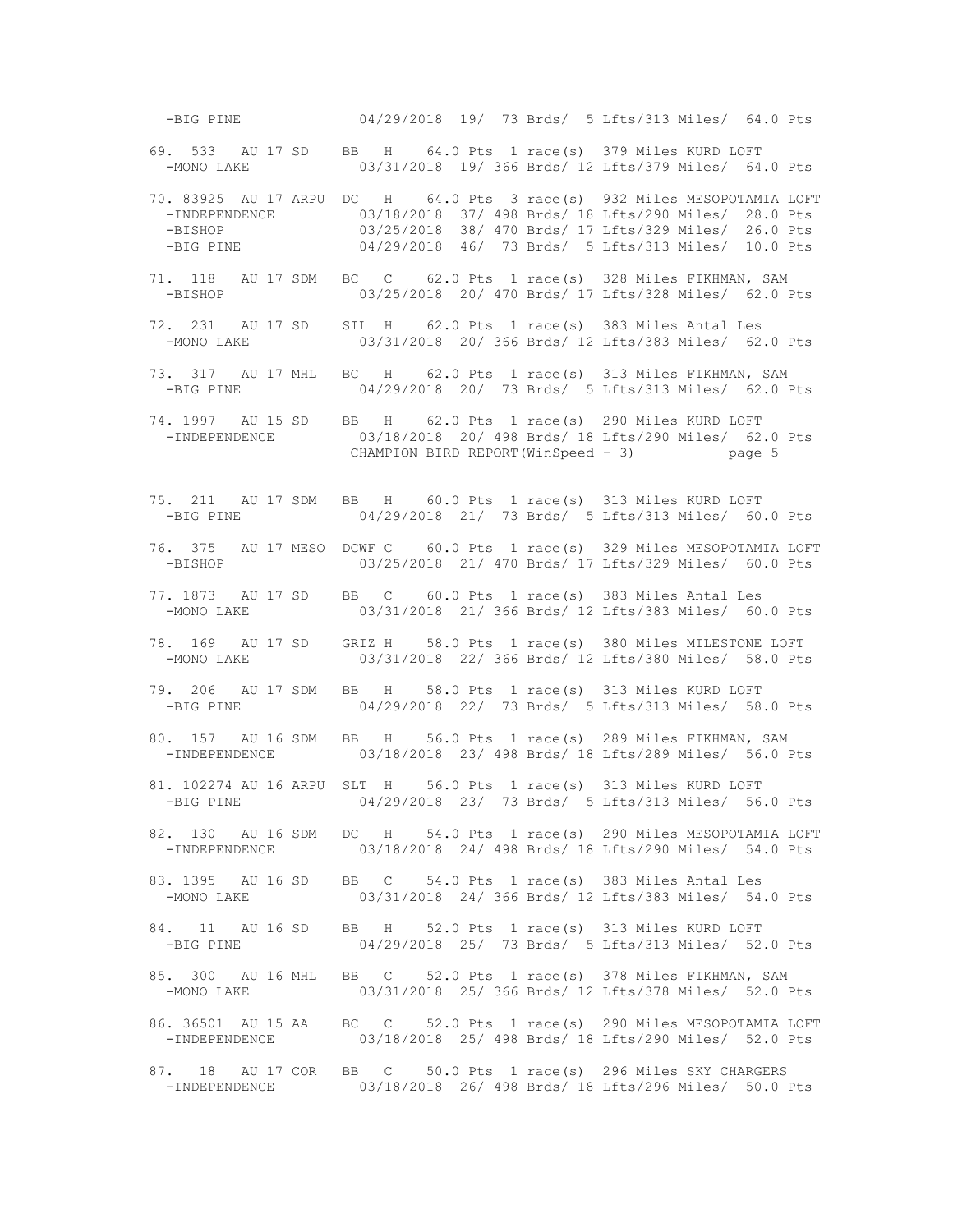88. 88 AU 17 SDM BCWF H 48.0 Pts 1 race(s) 328 Miles LULUS LOFT -BISHOP 03/25/2018 27/ 470 Brds/ 17 Lfts/328 Miles/ 48.0 Pts 89. 129 AU 16 SD BC C 48.0 Pts 1 race(s) 379 Miles KURD LOFT -MONO LAKE 03/31/2018 27/ 366 Brds/ 12 Lfts/379 Miles/ 48.0 Pts 90. 288 AU 17 SD BBWF H 48.0 Pts 1 race(s) 318 Miles VAN GRUEN LOFT -BIG PINE 04/29/2018 27/ 73 Brds/ 5 Lfts/318 Miles/ 48.0 Pts 91. 579 AU 16 COR BB H 48.0 Pts 1 race(s) 296 Miles SKY CHARGERS -INDEPENDENCE 03/18/2018 27/ 498 Brds/ 18 Lfts/296 Miles/ 48.0 Pts 92. 204 AU 17 SDM BB C 46.0 Pts 1 race(s) 329 Miles KURD LOFT -BISHOP 03/25/2018 28/ 470 Brds/ 17 Lfts/329 Miles/ 46.0 Pts 93. 205 AU 17 SDM DC C 46.0 Pts 1 race(s) 313 Miles KURD LOFT -BIG PINE 04/29/2018 28/ 73 Brds/ 5 Lfts/313 Miles/ 46.0 Pts 94. 52018 AU 16 AA BC H 46.0 Pts 1 race(s) 384 Miles SKY CHARGERS 03/31/2018 28/ 366 Brds/ 12 Lfts/384 Miles/ 46.0 Pts 95. 273 AU 16 MHL BB H 44.0 Pts 1 race(s) 313 Miles FIKHMAN, SAM -BIG PINE 04/29/2018 29/ 73 Brds/ 5 Lfts/313 Miles/ 44.0 Pts 96. 456 AU 17 MHL WHT H 44.0 Pts 1 race(s) 378 Miles FIKHMAN, SAM -MONO LAKE 03/31/2018 29/ 366 Brds/ 12 Lfts/378 Miles/ 44.0 Pts CHAMPION BIRD REPORT(WinSpeed - 3) page 6 97. 506 AU 17 SD BB H 44.0 Pts 1 race(s) 329 Miles KURD LOFT -BISHOP 03/25/2018 29/ 470 Brds/ 17 Lfts/329 Miles/ 44.0 Pts 98. 87 AU 17 SDM BB C 42.0 Pts 1 race(s) 328 Miles LULUS LOFT -BISHOP 03/25/2018 30/ 470 Brds/ 17 Lfts/328 Miles/ 42.0 Pts 99. 414 AU 17 MHL BB C 42.0 Pts 1 race(s) 313 Miles FIKHMAN, SAM 04/29/2018 30/ 73 Brds/ 5 Lfts/313 Miles/ 42.0 Pts 100. 1377 AU 16 SD RC C 42.0 Pts 1 race(s) 383 Miles Antal Les -MONO LAKE 03/31/2018 30/ 366 Brds/ 12 Lfts/383 Miles/ 42.0 Pts 101. 1739 AU 17 VG SLSP H 42.0 Pts 1 race(s) 295 Miles VAN GRUEN LOFT 03/18/2018 30/ 498 Brds/ 18 Lfts/295 Miles/ 42.0 Pts 102. 56 AU 16 SD BB H 40.0 Pts 1 race(s) 290 Miles KURD LOFT -INDEPENDENCE 03/18/2018 31/ 498 Brds/ 18 Lfts/290 Miles/ 40.0 Pts 103. 433 AU 17 MHL BB C 40.0 Pts 1 race(s) 313 Miles FIKHMAN, SAM 04/29/2018 31/ 73 Brds/ 5 Lfts/313 Miles/ 40.0 Pts 104. 40700 AU 17 AA SIL H 40.0 Pts 1 race(s) 329 Miles MESOPOTAMIA LOFT -BISHOP 03/25/2018 31/ 470 Brds/ 17 Lfts/329 Miles/ 40.0 Pts 105. 5388 AU 17 VITA BC H 40.0 Pts 1 race(s) 379 Miles MESOPOTAMIA LOFT -MONO LAKE 03/31/2018 31/ 366 Brds/ 12 Lfts/379 Miles/ 40.0 Pts 106. 13 AU 16 SD BB H 38.0 Pts 2 race(s) 619 Miles KURD LOFT -INDEPENDENCE 03/18/2018 34/ 498 Brds/ 18 Lfts/290 Miles/ 34.0 Pts -BISHOP 03/25/2018 49/ 470 Brds/ 17 Lfts/329 Miles/ 4.0 Pts 107. 335 AU 17 MHL BBWF H 38.0 Pts 1 race(s) 313 Miles FIKHMAN, SAM 04/29/2018 32/ 73 Brds/ 5 Lfts/313 Miles/ 38.0 Pts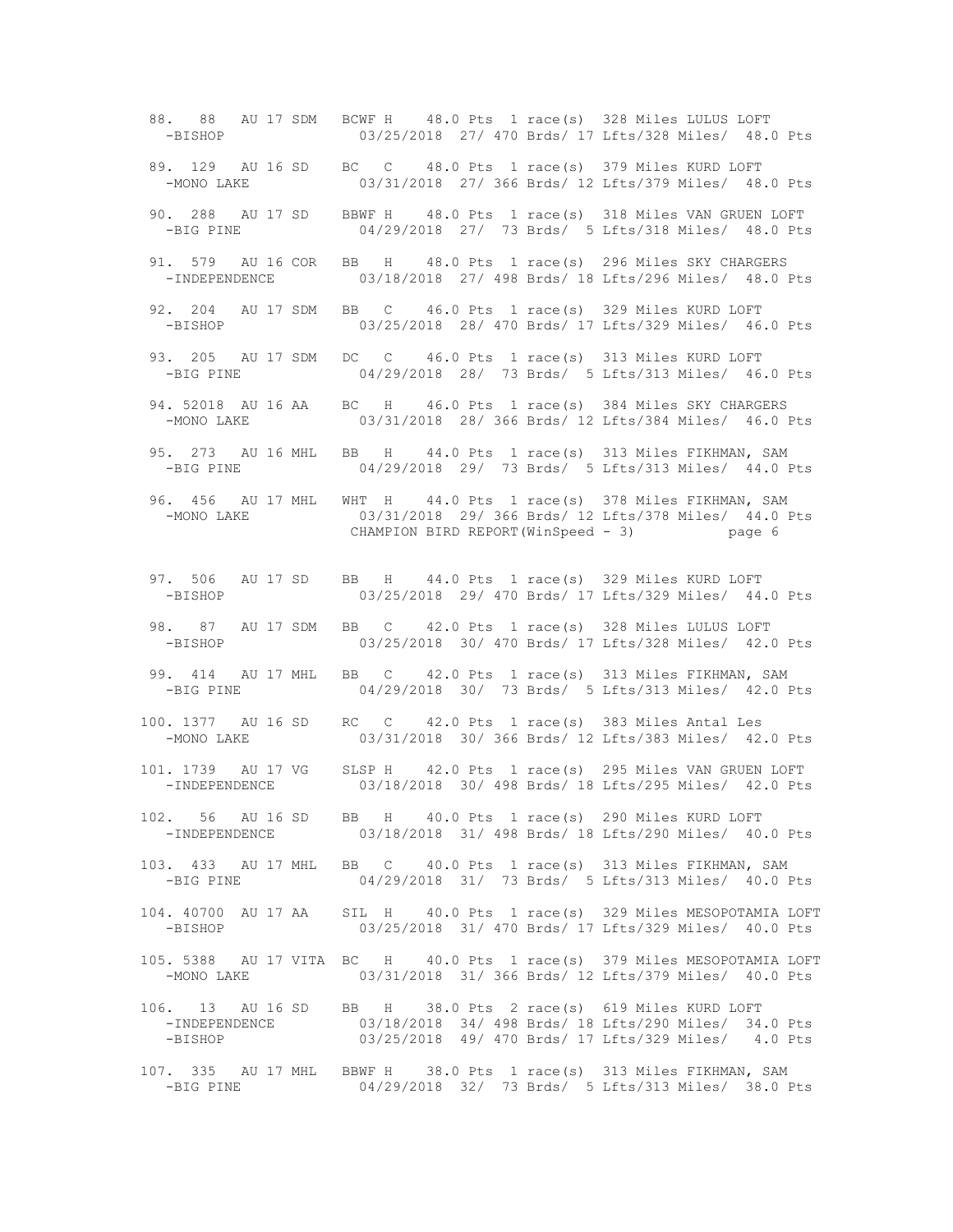108. 102271 AU 16 ARPU BB H 38.0 Pts 1 race(s) 290 Miles KURD LOFT -INDEPENDENCE 03/18/2018 32/ 498 Brds/ 18 Lfts/290 Miles/ 38.0 Pts 109. 1777 AU 17 VG BCSP H 38.0 Pts 1 race(s) 384 Miles VAN GRUEN LOFT -MONO LAKE 03/31/2018 32/ 366 Brds/ 12 Lfts/384 Miles/ 38.0 Pts 110. 24 AU 17 SDM BC H 36.0 Pts 1 race(s) 384 Miles VAN GRUEN LOFT -MONO LAKE 03/31/2018 33/ 366 Brds/ 12 Lfts/384 Miles/ 36.0 Pts 111. 1150 AU 16 SD BC H 36.0 Pts 1 race(s) 290 Miles KURD LOFT -INDEPENDENCE 03/18/2018 33/ 498 Brds/ 18 Lfts/290 Miles/ 36.0 Pts 112. 1788 AU 17 VG WHT H 36.0 Pts 1 race(s) 318 Miles VAN GRUEN LOFT -BIG PINE 04/29/2018 33/ 73 Brds/ 5 Lfts/318 Miles/ 36.0 Pts 113. 27 AU 17 COR BB C 34.0 Pts 1 race(s) 384 Miles SKY CHARGERS -MONO LAKE 03/31/2018 34/ 366 Brds/ 12 Lfts/384 Miles/ 34.0 Pts 114. 107 AU 17 SDM BC H 34.0 Pts 1 race(s) 328 Miles FIKHMAN, SAM 03/25/2018 34/ 470 Brds/ 17 Lfts/328 Miles/ 34.0 Pts 115. 407 AU 17 SD BB C 34.0 Pts 1 race(s) 313 Miles KURD LOFT -BIG PINE 04/29/2018 34/ 73 Brds/ 5 Lfts/313 Miles/ 34.0 Pts 116. 445 AU 17 SD BB H 32.0 Pts 1 race(s) 313 Miles KURD LOFT -BIG PINE 04/29/2018 35/ 73 Brds/ 5 Lfts/313 Miles/ 32.0 Pts 117. 497 AU 17 MHL BB H 32.0 Pts 1 race(s) 378 Miles FIKHMAN, SAM 03/31/2018 35/ 366 Brds/ 12 Lfts/378 Miles/ 32.0 Pts 118. 177 AU 17 OCF DC H 30.0 Pts 1 race(s) 382 Miles TRIPLE CROWN CLASSIC CHAMPION BIRD REPORT(WinSpeed - 3) page 7 -MONO LAKE 03/31/2018 36/ 366 Brds/ 12 Lfts/382 Miles/ 30.0 Pts 119. 185 AU 16 SD BB H 30.0 Pts 1 race(s) 313 Miles KURD LOFT<br>-BIG PINE 04/29/2018 36/ 73 Brds/ 5 Lfts/313 Miles/ 30 04/29/2018 36/ 73 Brds/ 5 Lfts/313 Miles/ 30.0 Pts 120. 83939 AU 17 ARPU BB C 30.0 Pts 1 race(s) 290 Miles MESOPOTAMIA LOFT -INDEPENDENCE 03/18/2018 36/ 498 Brds/ 18 Lfts/290 Miles/ 30.0 Pts 121. 162 AU 16 SD BCSP H 28.0 Pts 1 race(s) 379 Miles KURD LOFT -MONO LAKE 03/31/2018 37/ 366 Brds/ 12 Lfts/379 Miles/ 28.0 Pts 122. 5377 AU 17 VITA BB C 28.0 Pts 1 race(s) 329 Miles MESOPOTAMIA LOFT -BISHOP 03/25/2018 37/ 470 Brds/ 17 Lfts/329 Miles/ 28.0 Pts 123. 489 AU 16 SD BB H 26.0 Pts 1 race(s) 379 Miles MESOPOTAMIA LOFT -MONO LAKE 03/31/2018 38/ 366 Brds/ 12 Lfts/379 Miles/ 26.0 Pts 124. 466 AU 17 MHL BC C 24.0 Pts 1 race(s) 289 Miles FIKHMAN, SAM -INDEPENDENCE 03/18/2018 39/ 498 Brds/ 18 Lfts/289 Miles/ 24.0 Pts 125. 579 AU 17 SD BBSP H 24.0 Pts 1 race(s) 313 Miles KURD LOFT -BIG PINE 04/29/2018 39/ 73 Brds/ 5 Lfts/313 Miles/ 24.0 Pts 126. 664 AU 16 VG BC H 24.0 Pts 1 race(s) 334 Miles VAN GRUEN LOFT -BISHOP 03/25/2018 39/ 470 Brds/ 17 Lfts/334 Miles/ 24.0 Pts 127. 2492 AU 17 LB BBSP H 24.0 Pts 1 race(s) 384 Miles VAN GRUEN LOFT -MONO LAKE 03/31/2018 39/ 366 Brds/ 12 Lfts/384 Miles/ 24.0 Pts 128. 893 AU 15 SD BB C 22.0 Pts 1 race(s) 313 Miles KURD LOFT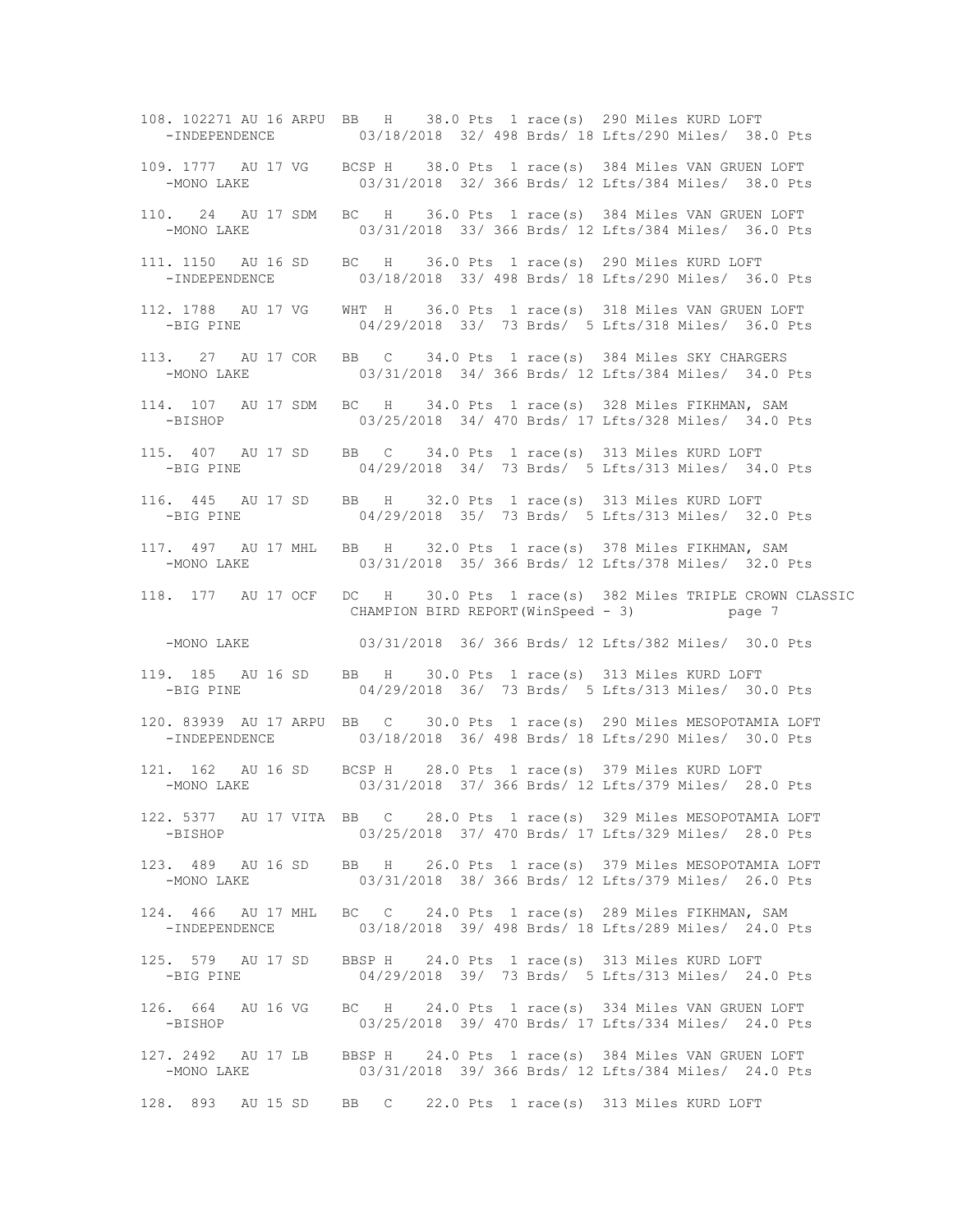-BIG PINE 04/29/2018 40/ 73 Brds/ 5 Lfts/313 Miles/ 22.0 Pts 129. 5372 AU 17 VITA DC H 22.0 Pts 1 race(s) 329 Miles MESOPOTAMIA LOFT -BISHOP 03/25/2018 40/ 470 Brds/ 17 Lfts/329 Miles/ 22.0 Pts 130. 286 AU 16 MESO DC H 20.0 Pts 1 race(s) 290 Miles MESOPOTAMIA LOFT 03/18/2018 41/ 498 Brds/ 18 Lfts/290 Miles/ 20.0 Pts 131. 426 AU 17 SD BBWF C 20.0 Pts 1 race(s) 313 Miles KURD LOFT -BIG PINE 04/29/2018 41/ 73 Brds/ 5 Lfts/313 Miles/ 20.0 Pts 132. 1862 AU 17 SD SIL H 20.0 Pts 1 race(s) 383 Miles Antal Les -MONO LAKE 03/31/2018 41/ 366 Brds/ 12 Lfts/383 Miles/ 20.0 Pts 133. 304 AU 17 MHL BBSP H 18.0 Pts 1 race(s) 289 Miles FIKHMAN, SAM -INDEPENDENCE 03/18/2018 42/ 498 Brds/ 18 Lfts/289 Miles/ 18.0 Pts 134. 538 AU 17 SD DC H 18.0 Pts 1 race(s) 313 Miles KURD LOFT -BIG PINE 04/29/2018 42/ 73 Brds/ 5 Lfts/313 Miles/ 18.0 Pts 135. 1872 AU 17 SD BBWF C 18.0 Pts 1 race(s) 383 Miles Antal Les 03/31/2018 42/ 366 Brds/ 12 Lfts/383 Miles/ 18.0 Pts 136. 5361 AU 17 VITA BB H 18.0 Pts 2 race(s) 692 Miles MESOPOTAMIA LOFT -MONO LAKE 03/31/2018 48/ 366 Brds/ 12 Lfts/379 Miles/ 6.0 Pts -BIG PINE 04/29/2018 45/ 73 Brds/ 5 Lfts/313 Miles/ 12.0 Pts 137. 196 AU 17 COR BC H 16.0 Pts 1 race(s) 384 Miles SKY CHARGERS<br>-MONO LAKE 03/31/2018 43/ 366 Brds/ 12 Lfts/384 Miles/ 16.0 P 03/31/2018 43/ 366 Brds/ 12 Lfts/384 Miles/ 16.0 Pts 138. 254 AU 16 MHL BB H 16.0 Pts 1 race(s) 289 Miles FIKHMAN, SAM -INDEPENDENCE 03/18/2018 43/ 498 Brds/ 18 Lfts/289 Miles/ 16.0 Pts 139. 460 AU 17 SD BCSP H 16.0 Pts 1 race(s) 313 Miles KURD LOFT<br>-BIG PINE 04/29/2018 43/ 73 Brds/ 5 Lfts/313 Miles/ 16 04/29/2018 43/ 73 Brds/ 5 Lfts/313 Miles/ 16.0 Pts CHAMPION BIRD REPORT(WinSpeed - 3) page 8 140. 101468 AU 16 ARPU BBSP C 16.0 Pts 1 race(s) 334 Miles VAN GRUEN LOFT -BISHOP 03/25/2018 43/ 470 Brds/ 17 Lfts/334 Miles/ 16.0 Pts 141. 187 AU 17 SD BC C 14.0 Pts 1 race(s) 292 Miles MILESTONE LOFT -INDEPENDENCE 03/18/2018 44/ 498 Brds/ 18 Lfts/292 Miles/ 14.0 Pts 142. 187 AU 17 SDM BB C 14.0 Pts 1 race(s) 380 Miles MILESTONE LOFT -MONO LAKE 03/31/2018 44/ 366 Brds/ 12 Lfts/380 Miles/ 14.0 Pts 143. 316 AU 17 MHL BB C 14.0 Pts 1 race(s) 328 Miles FIKHMAN, SAM -BISHOP 03/25/2018 44/ 470 Brds/ 17 Lfts/328 Miles/ 14.0 Pts 144. 589 AU 17 SD BB H 14.0 Pts 1 race(s) 313 Miles KURD LOFT -BIG PINE 04/29/2018 44/ 73 Brds/ 5 Lfts/313 Miles/ 14.0 Pts 145. 343 AU 16 MHL BB H 12.0 Pts 1 race(s) 289 Miles FIKHMAN, SAM -INDEPENDENCE 03/18/2018 45/ 498 Brds/ 18 Lfts/289 Miles/ 12.0 Pts 146. 1141 AU 17 SD DCSP H 12.0 Pts 1 race(s) 377 Miles GARVER, MILO -MONO LAKE 03/31/2018 45/ 366 Brds/ 12 Lfts/377 Miles/ 12.0 Pts 147. 230 AU 17 SD BB H 10.0 Pts 1 race(s) 383 Miles Antal Les -MONO LAKE 03/31/2018 46/ 366 Brds/ 12 Lfts/383 Miles/ 10.0 Pts 148. 498 AU 17 MHL BBSP C 10.0 Pts 1 race(s) 328 Miles FIKHMAN, SAM